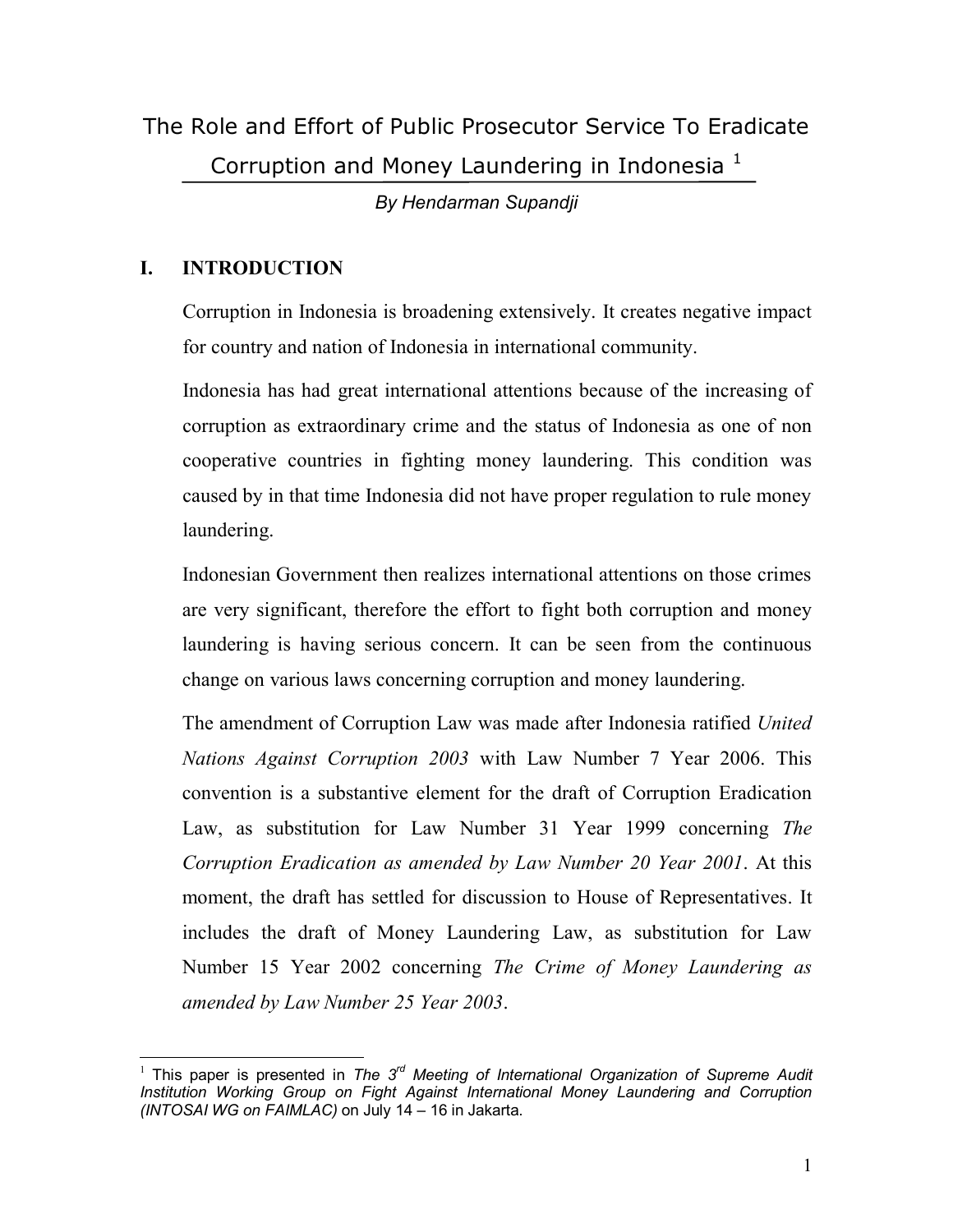# **II. LAW ENFORCEMENT OF CORRUPTION**

Corruption eradication means actions to prevent and handle corruption by coordination, supervision, monitor, inquiry, investigation, accusation and adjudicative process, including society participation in accordance with procedures regulated by law.

In corruption eradication effort, repressive actions will not work properly without prevention effort, as scheme of public awareness on dangerous effects of corruption and finally to raise anti-corruption enthusiasm in every level society.

Eradication corruption in Indonesia is conducted by Public Prosecution Service, Police and Corruption Eradication Commission. In this scheme, Audit Board as auditor has a strategic position to audit state assets loss as well as state finance loss caused by corruption, besides having authority to give expert testimony in the trial.

According to year 2007 and 2008 data, corruption cases handled by Public Prosecution Service, Police and Corruption Eradication Commission as follows:

### **1. Public Prosecution Service**

Year 2007

- Investigation : 636 cases
- Prosecution : 512 cases

Year 2008

- Investigation : 1.348 cases
- Prosecution : 1.114 cases

### **2. Police**

Year 2007

- Investigation : 155 cases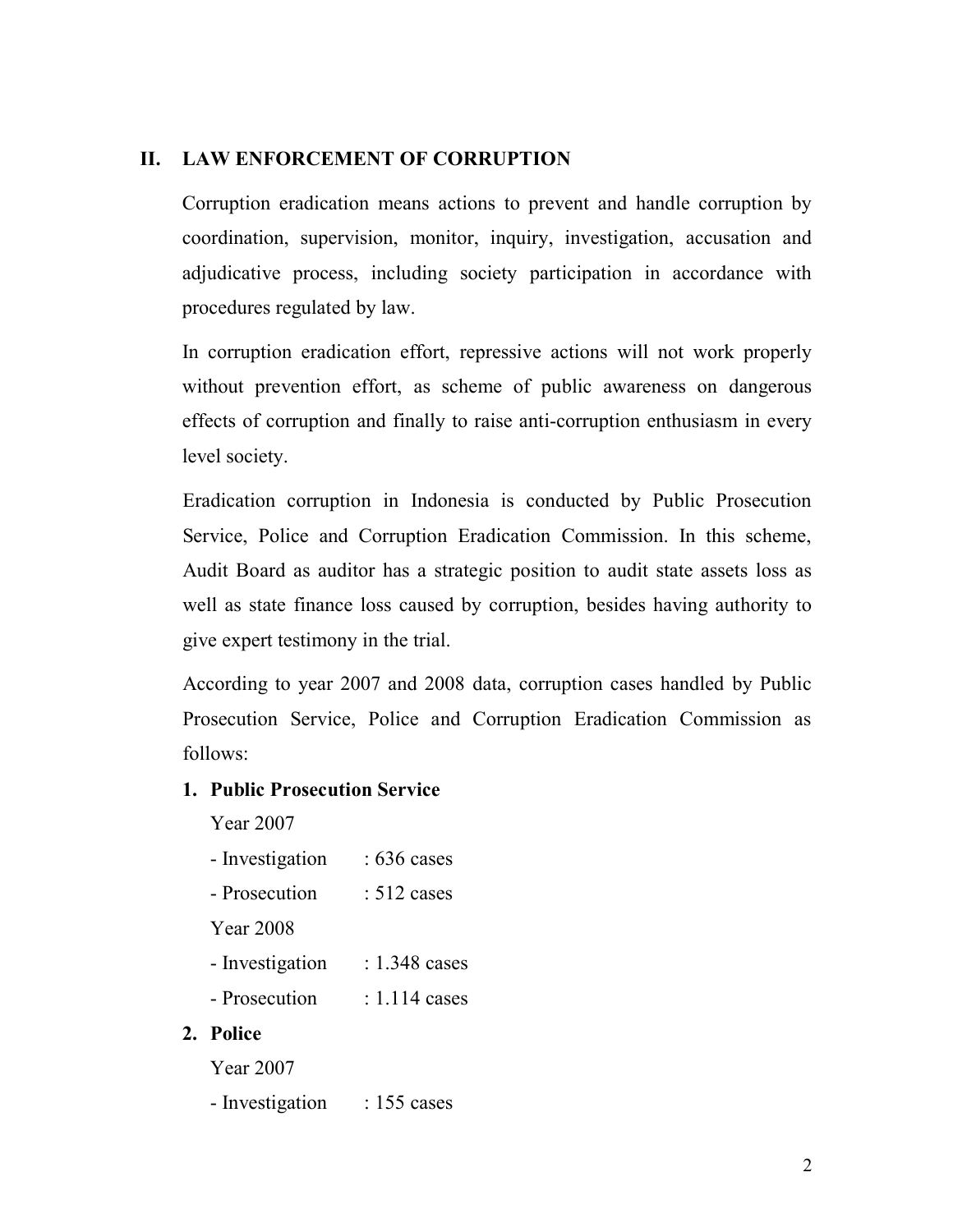Year 2008

- Investigation : 190 cases

# **3. Corruption Eradication Commission**

Year 2007

| - Investigation | $: 29 \text{ cases}$ |
|-----------------|----------------------|
|-----------------|----------------------|

- Prosecution : 24 cases

Year 2008

- Investigation : 53 cases
- Prosecution : 43 cases

In 2008 until May 2009, Public Prosecution Service had successfully saved state finance to the amount of Rp 3.471.743.102.079,55 (*three trillion four hundred seventy one billion seven hundred forty three million one hundred two thousand seventy nine rupiahs fifty five*) and US \$ 18,000,000 (eighteen million US dollars). Meanwhile in 2008, Provincial Public Prosecution Services in all around Indonesia had also successfully saved state finance to the amount of Rp 72.625.733.604, 57 (*seventy two billion six hundred twenty five million seven hundred thirty three thousand six hundred four rupiahs fifty seven*).

Those amounts of loss by corruption can be revealed through auditor assistance. In order to increase optimization against corruption, the public prosecutor service has implemented policies such as:

- Initiating special unit to investigate corruption cases at Attorney General Office of Republic of Indonesia and provincial public prosecution service in all around Indonesia.
- Conducting comparative study of corruption eradication in USA.
- Initiating supervision section and handling of corruption cases control.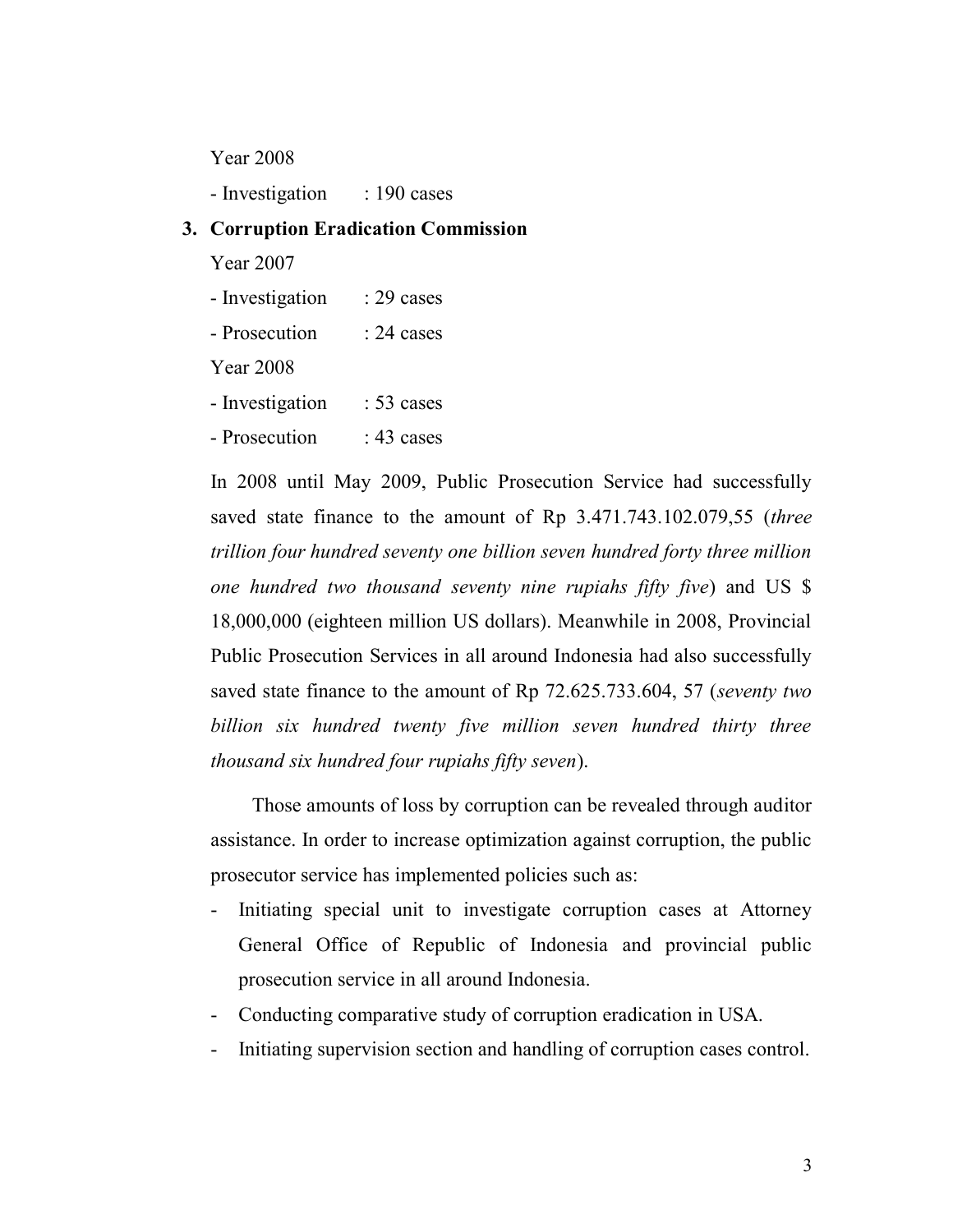Whereas preventive effort as earlier prevention of corruption is conducted through improving existing system such as good governance relates bureaucracy reform, education and law information to improve public legal awareness on destruction aspect of corruption. By this effort, it is expected the culture of anti-corruption will rise and create anti-corruption character.

Meanwhile, the effort to change society mind set and behavior is managed by giving understanding of bad impact about corruption as a public enemy. Therefore, this crime shall be terminated by law bureau of relevant institutions in form of providing law information and improving legal system.

This cooperation has been implemented by Law Information Centre of Attorney General Office and National Youth Organization to create 7.456 (seven thousand four hundred fifty six) honesty canteens. In this form, everyone can take the item, pay based on the price and take the change by oneself. The purpose is to build honest value for pupils in early age relates to protection of legal offences like corruption.

Since those actions are being implemented, as a result day by day, the corruption index gets high and higher as follow:

- Year 2007 : 2,3
- Year 2008 : 2,6

Thus target in 2009 will increase rapidly with Public Prosecution Service optimization program especially for quality, quantity and state assets recovery.

#### **III. LAW ENFORCEMENT OF MONEY LAUNDERING**

Similar with other countries, Indonesia has also huge concern to protect and fight money laundering. It can be seen from the application of Law Number 15 Year 2002 concerning *The Crime of Money Laundering* as amended by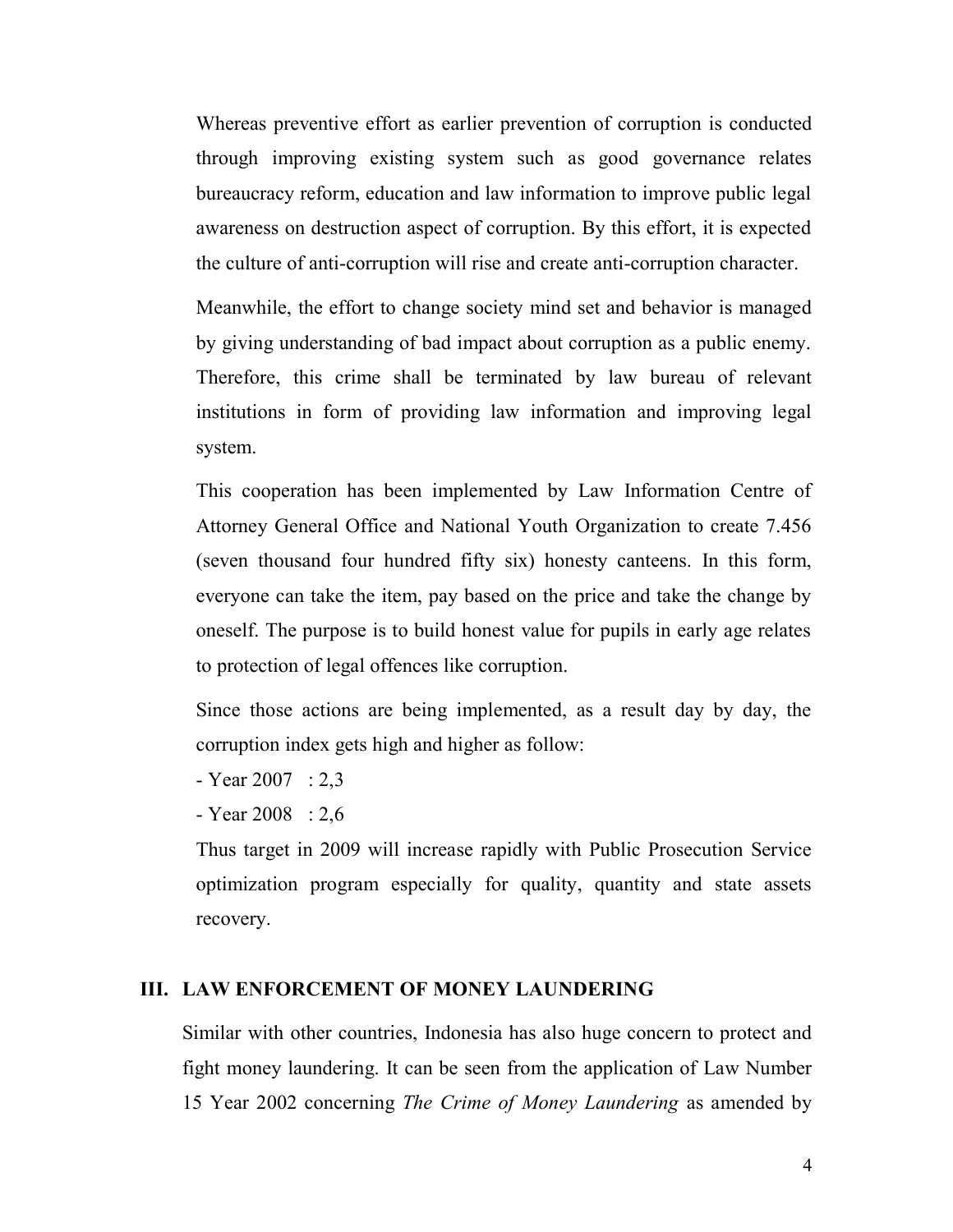Law No. 25 Year 2003. This law prohibits money laundering and provides heavy punishment, for instance criminalizing every stage of money laundering process:

- 1. Placing the cash derived from criminal activity into a financial system.
- 2. Transferring assets derived from criminal activity.
- 3. Spending assets derived from criminal activity.

The authority of public prosecution service in handling money laundering is to prosecute based on police investigation. The source comes from the Result of Analysis of Financial Transaction Report which indicates money laundering from Indonesia Financial Transaction Report and Analysis Centre (INTRAC). According to handling cases report of Money Laundering, there are 6 (six) cases in 2007 and 10 (ten) cases in 2008. For period 2009, there are 12 cases until April.

In corruption investigation, Public Prosecution Service usually finds indication of money laundering, however according to Money Laundering Law, this institution has no authority to investigate the predicate crime and must pass it to Police investigator. In order to give a solution, the draft of Money Laundering Law has accommodated this problem by giving the authority for predicate crime investigator to conduct money laundering investigation as well.

Since the crime of money laundering usually known as follow up crime, consequently it must be proved its predicate crime in advance. However, in fact, 18 (eighteen) of several money laundering cases handled by public prosecution service was adjudicated without concerning the authentication of its predicate crime.

In order to maximize money laundering eradication, there are a few policies is implemented, for instance: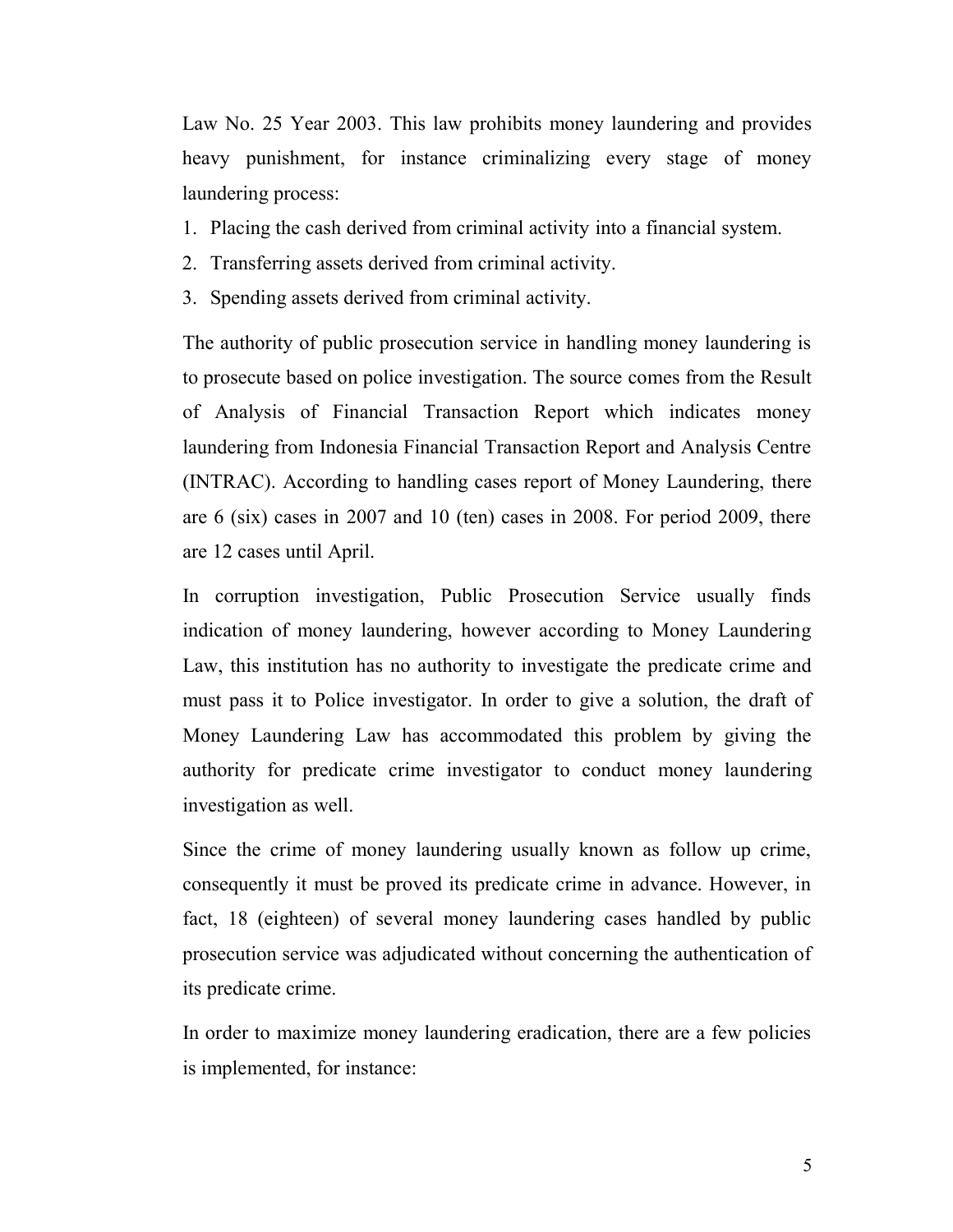- 1. Money laundering is being classified into special crime, the completion in this case is under supervised Attorney General cq. Deputy Attorney General for General Crimes.
- 2. Improving collaboration among relevant institutions relates to prevent and eradicate money laundering.
- 3. Planning an integrated and accurate reporting system of money laundering handling cases, so it creates credible database for money laundering cases.

The application of other efforts to support the optimize money laundering eradication are:

- 1. Regarding to Attorney General Regulation Number: Per-001/A/JA/09/2005 Date: September 8, 2009, Attorney General Office of Republic of Indonesia has initiated the anti-terrorism and transnational crimes task force that including money laundering unit, so it can be expected the handling of money laundering cases is under supervised by public prosecutors in this task force.
- 2. In order to improve the ability of public prosecutors for handling money laundering cases, there has been applied advance trainings including to overseas, for example financial investigation training, eradication of terrorism financing and money laundering training, prosecution money laundering training, and workshop of the preparation of predicate crime investigator for investigating money laundering.

#### **IV. CONCLUSION**

Public Prosecution Service as one of law enforcement institutions is required its role to prevent and eradicate not only corruption but also money laundering. The eradication process seems to compete against the increasing